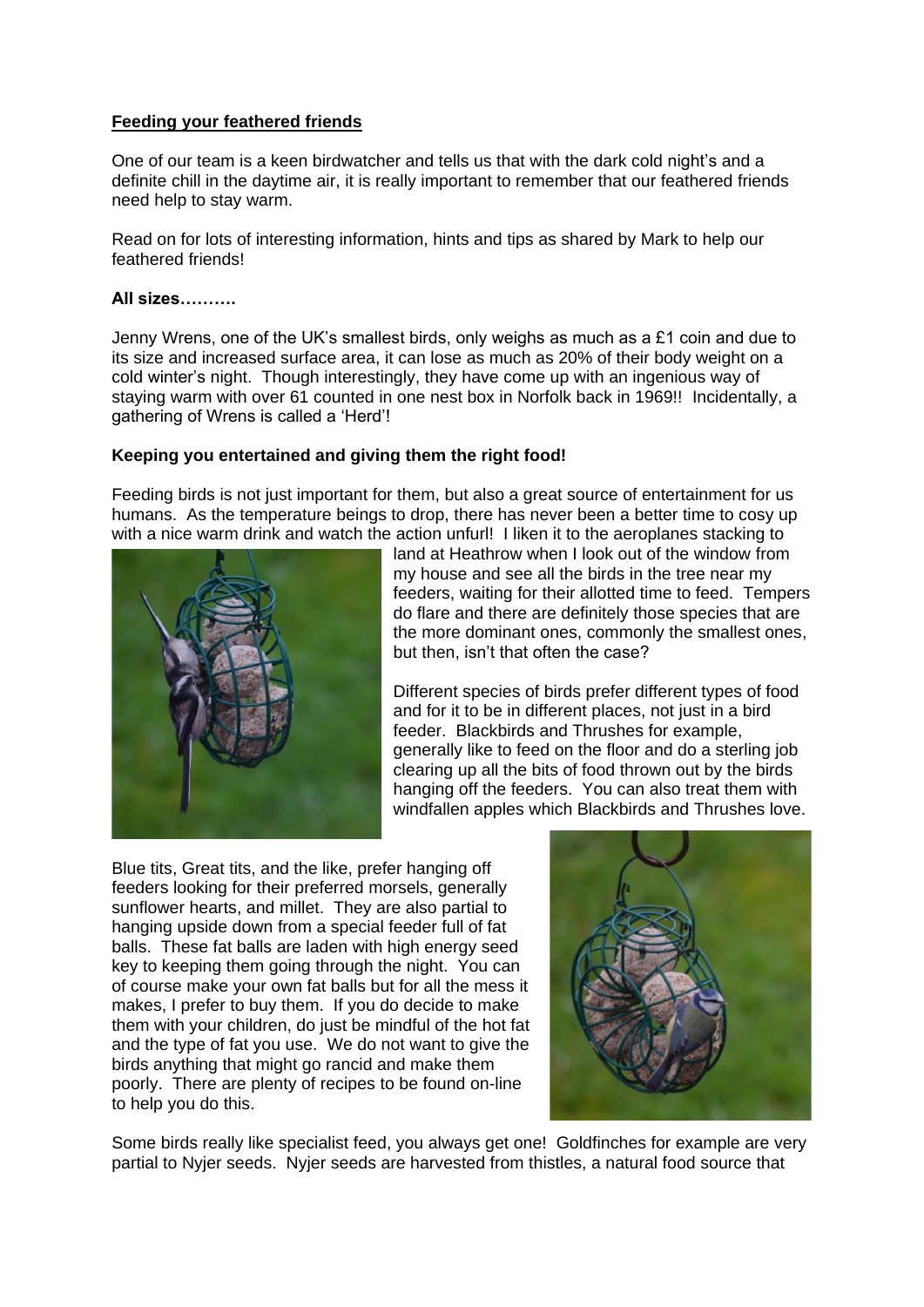Goldfinches would ordinarily forage on. Not only are they high in energy, but these little seeds are also very messy!

I prefer to buy a bird food which is very low in wheat. Wheat is often used to bulk the feed out as it is inexpensive, but from experience, most of it gets thrown out, much to the enjoyment of ground feeding pheasants and wood pigeons. It does not go to waste and your ground feeders still will not go hungry with a wheatless feed!

### **Watching out for predators**

So, I use one of those metal feed poles with multiple hanging points but, a tree with lots of branches would work just as well if not better. When looking to site your feeding stations, do make sure it is near to a hedge or something that will provide protection from an opportunistic Sparrow Hawk or cat. It will provide a safe refuge until the threat has passed. I have three feeders on mine, one of which is for the fat balls.



### **Uninvited guests**

You may also want to purchase some plastic baffles which attach on your pole under the feeders. These work well in dissuading Squirrels from popping in for an easy meal. Squirrels will not only increase how often you must fill the feeders and therefore cost you more money but, they can also damage feeders as their teeth can easily chew through plastic and thin metal wire as they are very persistent in ensuring that they get fed. Do not worry though, there is plenty of natural food for them to find and, squirrels are very adept at storing acorns to see them through the winter.

#### **Cleanliness is next to godliness……**

Regular cleaning of your feeders is key but once the birds are used to visiting your feeding station, you will either need to be quick or have enough feeders in order to be able to rotate them and not leave a gap. Believe it or not, birds congregating on feeders is actually quite a stressful activity for them. Many birds are solitary and very territorial, coming together at a feeding station is more out of necessity than anything else and with the heightened stress it brings, it actually lowers their immune system and allows naturally occurring parasites to thrive. This is the main reason to keep your feeders clean which can be done by taking them to pieces and soaking them in sterilising solution, thoroughly washing them out and then allowing them to dry before refilling. You may also wish to move your feeding station around over the course of winter, do not move it too far away from where it was because the birds will be used to it but, move it just enough to give you clear ground and break any parasitic cycle building up on the ground beneath. Without any hosts, they will soon die off. It is also a good idea to bring in any food that you might have on the floor so as not to encourage any four-legged rodents to take up residence!!

#### **Water – a source of life!**

As much as it is important to make sure we feed our birds, it is just as important to make sure that they have fresh water daily. Over winter, pools of water tend to freeze over, but